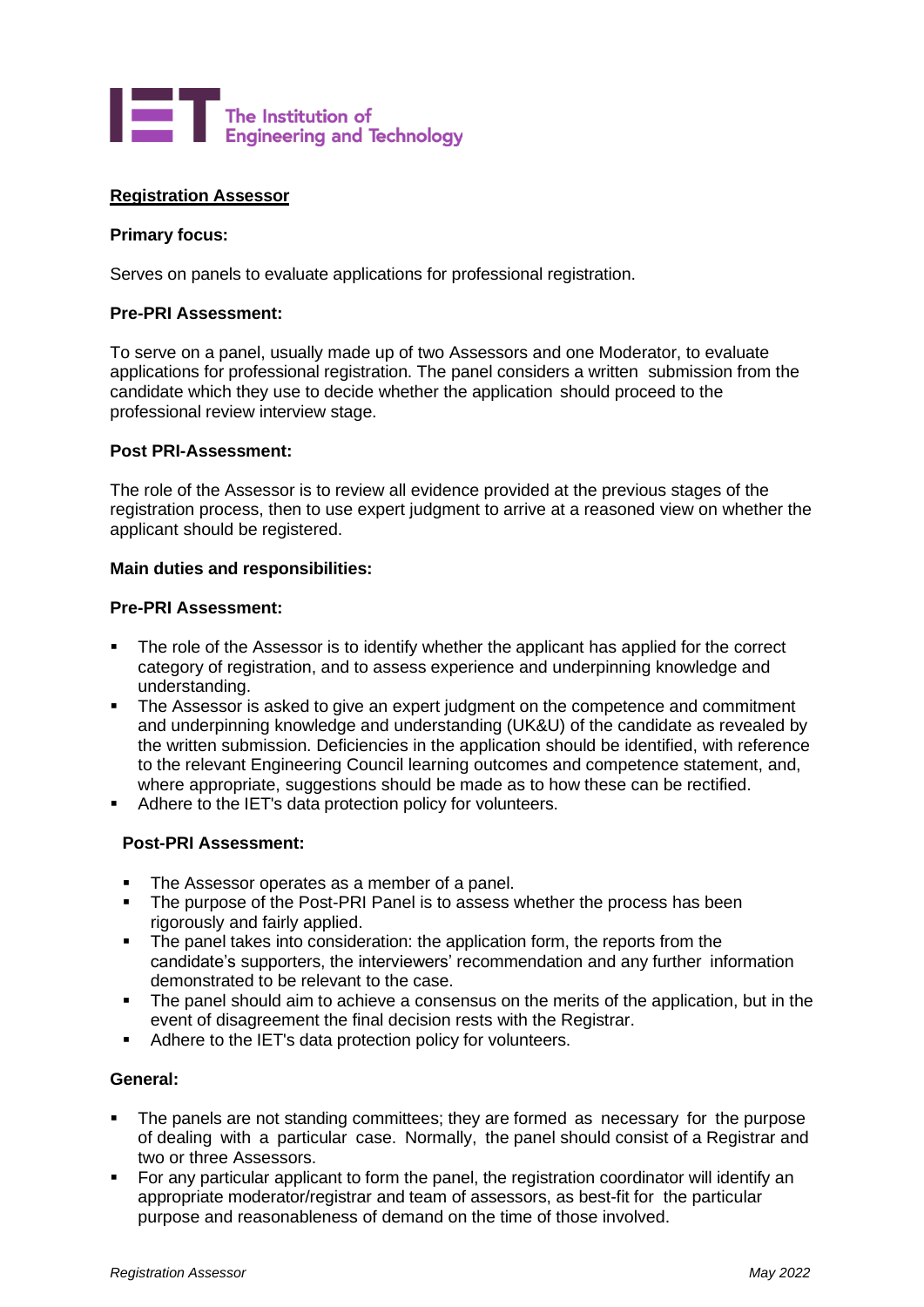# **Appointment method:**

- Nominations are received from existing volunteers, committee members, staff, and through self-nomination.
- Application forms are reviewed by a panel formed of at least three members from the registration group, registration standards committee and fellowship committee and approved if agreed.

## **Period of appointment:**

- Initial three-year term.
- Possible reappointment for another three years, if appropriate.

## **Training:**

- Once approved, attendance at an Assessor Development workshop.
- Mandatory refresher training every three years.
- Registration & Standards Annual conference.

## **Point of Contact:**

The point of contact for all roles is Registration & Standards Support Unit (RSSU) [rssu@theiet.org](mailto:rssu@theiet.org)

## **Communications:**

- When undertaking this role, you can expect to receive requests to review such submissions as are applicable to your area of expertise.
- Registration and Standards staff may contact you via email or telephone directly.
- **■** Information and Guidance on Professional Registration can be found on the IET Registration and Standards community on Engineering Community page.
- **■** Volunteer Update e-newsletter.

#### **Resources:**

The following resources are available to support this role:

- **[Volunteering Handbook](https://www.theiet.org/involved/volunteering-for-the-iet/volunteer-hub/resources/your-guide-to-volunteering-at-the-iet/)**
- [Volunteer Hub](https://www.theiet.org/involved/volunteering-for-the-iet/volunteer-hub) web area

#### **Policies and procedures:**

Volunteers are required to read/sign our Volunteer Code of Conduct and a set of legislationrelated policies upon engagement; this activity is undertaken through an online learning environment.

#### [Online sign-up to Policies and Code of Conduct:](https://www.theiet.org/involved/volunteering-for-the-iet/volunteer-hub/online-volunteer-policy-sign-up/)

- Anti-bribery and Corruption Policy
- **EXEC** Anti-facilitation of Tax Evasion Policy
- Anti-slavery Policy
- Data Protection Policy
- **Equality, Diversity and Inclusion Policy**
- **E** Harassment and Bullying Policy
- Safeguarding Children and Adults at Risk Policy
- Volunteer Code of Conduct